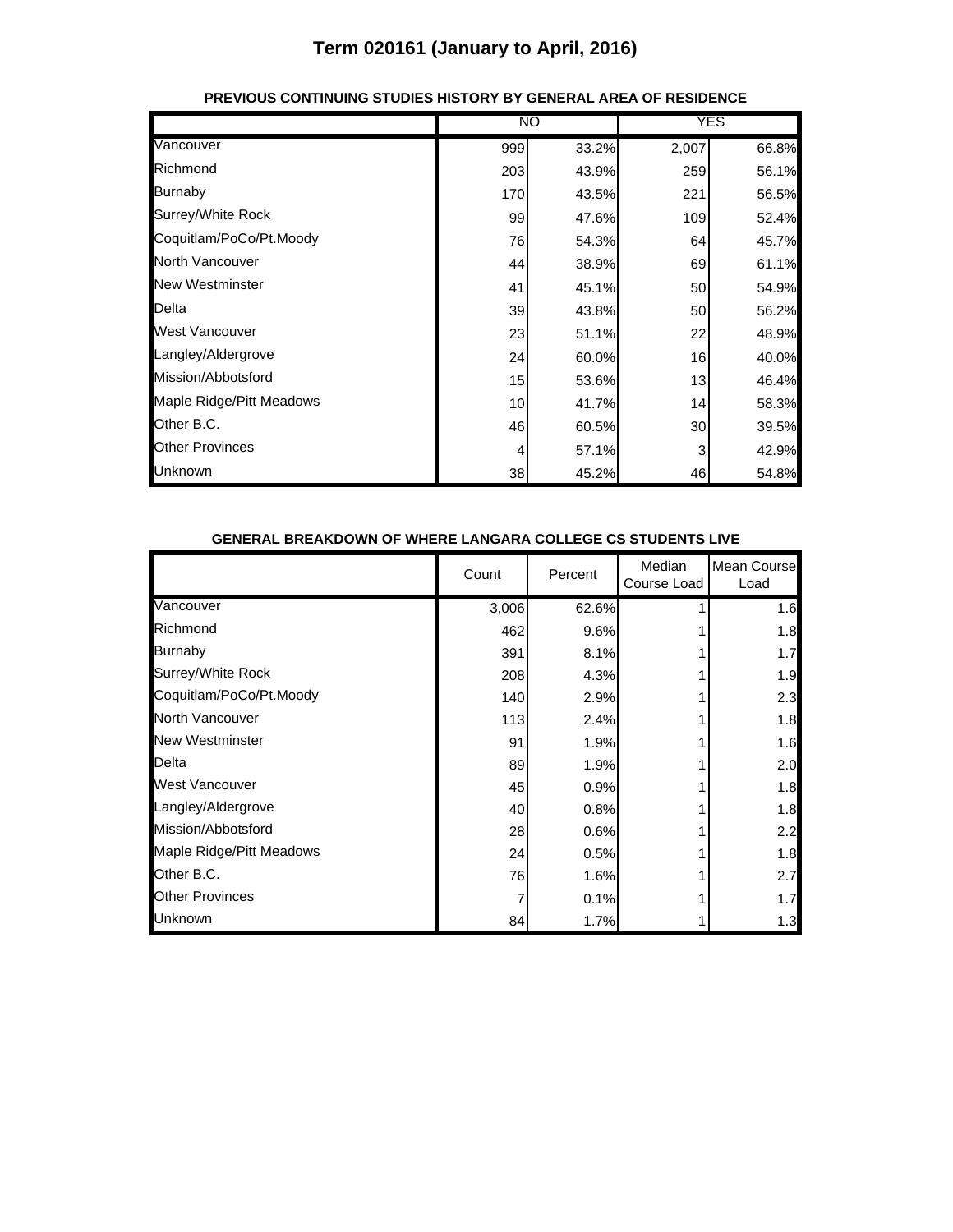| Vancouver      | V5K- Vancouver (North Hastings Sunrise)                       | 60             |
|----------------|---------------------------------------------------------------|----------------|
|                | V5L- Vancouver (North Grandview Woodland)                     | 51             |
|                | V5M- Vancouver (South Hastings Sunrise)                       | 67             |
|                | V5N- Vancouver (South Grandview Woodland)                     | 133            |
|                | V5P- Vancouver (Victoria Fraserview)                          | 193            |
|                | V5R- Vancouver (South Renfrew Collingwood)                    | 171            |
|                | V5S- Vancouver (Killarney)                                    | 181            |
|                | V5T- Vancouver (East Mount Pleasant)                          | 85             |
|                | V5V- Vancouver (West Kensington Cedar Cottage)                | 136            |
|                | V5W- Vancouver (SE Riley Park Little Mountain / North Sunset) | 158            |
|                | V5X- Vancouver (SE Oakridge / South Sunset)                   | 190            |
|                | V5Y- Vancouver (West Mount Pleasant)                          | 111            |
|                | V5Z- Vancouver (East Fairview / South Cambie)                 | 130            |
|                | V6A- Vancouver (Strathcona / Downtown Eastside)               | 38             |
|                | V6B- Vancouver (NE Downtown / Yaletown)                       | 87             |
|                | V6C- Vancouver (Waterfront / Coal Harbour / Canada Place)     | 5              |
|                | V6E- Vancouver (SE West End / Davie Village)                  | 78             |
|                | V6G- Vancouver (NW West End / Stanley Park)                   | 81             |
|                | V6H- Vancouver (West Fairview / Granville Island)             | 66             |
|                | V6J- Vancouver (NW Shaughnessy / East Kitsilano)              | 97             |
|                | V6K- Vancouver (Central Kitsilano / Greektown)                | 96             |
|                | V6L- Vancouver (NW Arbutus Ridge / NE Dunbar Southlands)      | 43             |
|                | V6M- Vancouver (South Shaughnessy / SE Arbutus Ridge)         | 115            |
|                | V6N- Vancouver (West Kerrisdale / Musqueam)                   | 69             |
|                | V6P- Vancouver (SE Kerrisdale / West Marpole)                 | 319            |
|                | V6R- Vancouver (West Kitsilano / West Point Grey / Jericho)   | 63             |
|                | V6S- Vancouver (NW Dunbar Southlands / Chaldecutt)            | 61             |
|                | V6T- Vancouver (UBC)                                          | 41             |
|                | V6Z- Vancouver (SW Downtown)                                  | 57             |
|                | Unknown                                                       | 24             |
| Richmond       | V6V- Richmond Northeast                                       | 18             |
|                | V6W- Richmond Southeast                                       |                |
|                | V6X- Richmond North                                           | 101            |
|                | V6Y- Richmond Central                                         | 108            |
|                | V7A- Richmond South                                           | 53             |
|                | V7C- Richmond Northwest                                       | 108            |
|                | V7E- Richmond Southwest                                       | 65             |
|                | Unknown                                                       | 5              |
| <b>Burnaby</b> | V3N- Burnaby (East Big Bend / Edmonds)                        | 57             |
|                | V5A- Burnaby (Lake City / Burnaby Mountain)                   | 27             |
|                | V5B- Burnaby (Parkcrest Aubrey / Ardingley Sprott)            | 33             |
|                | V5C- Burnaby (Burnaby Heights / Willingdon Heights)           | 56             |
|                | V5E- Burnaby (Kingsway Beresford)                             | 45             |
|                | V5G- Burnaby (Cascade Schou / Douglas Gilpin)                 | 36             |
|                | V5H- Burnaby (Maywood / Windsor)                              | 78             |
|                | V5J- Burnaby (Suncrest / West Big Bend)                       | 57             |
|                | Unknown                                                       | $\overline{a}$ |

### **DETAILED BREAKDOWN OF WHERE LANGARA COLLEGE CS STUDENTS LIVE**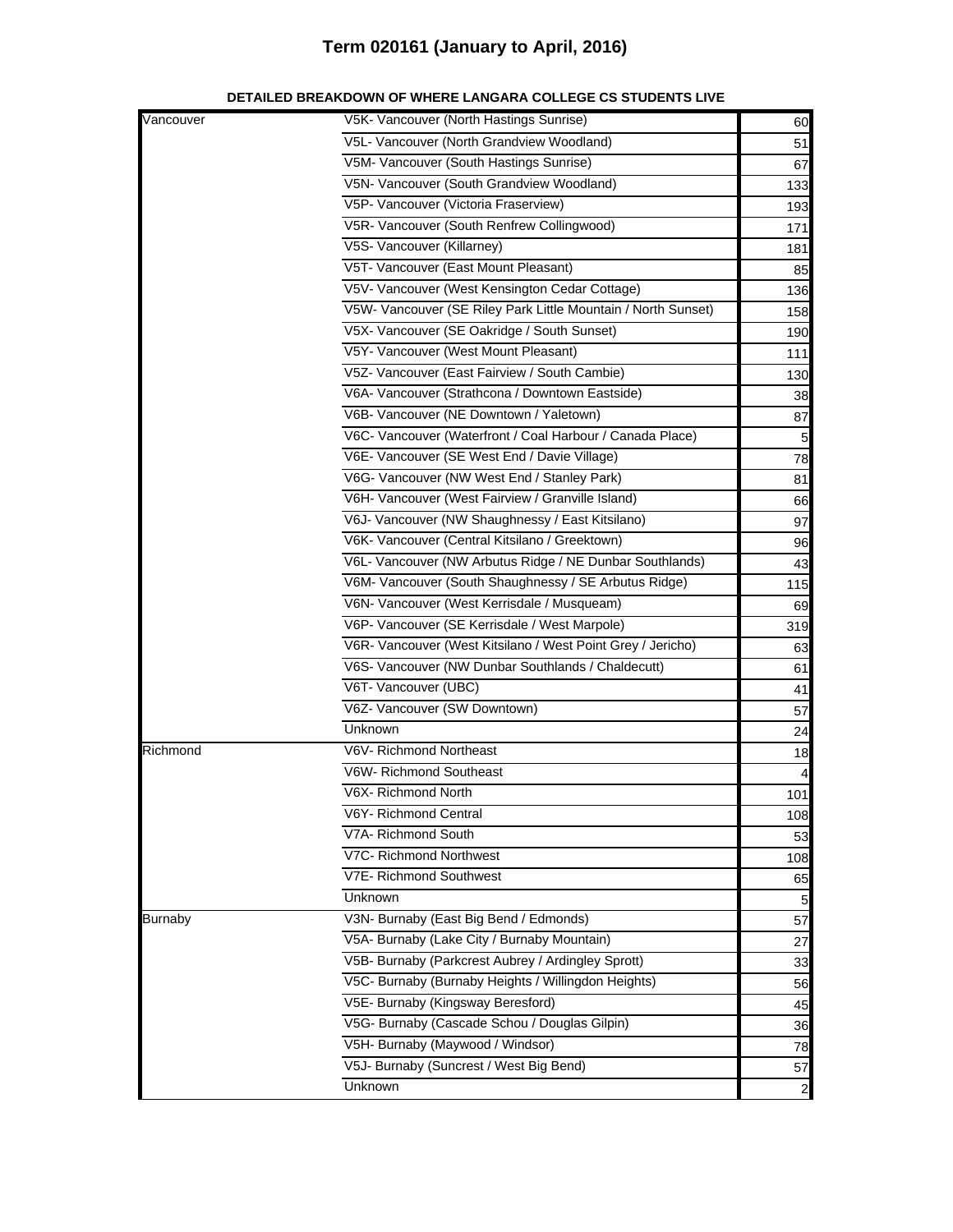| North Vancouver          | V7G- North Vancouver Outer East        | 5              |
|--------------------------|----------------------------------------|----------------|
|                          | V7H- North Vancouver Inner East        | 11             |
|                          | V7J- North Vancouver East Central      | 10             |
|                          | V7K- North Vancouver North Central     | 6              |
|                          | V7L- North Vancouver South Central     | 20             |
|                          | V7M- North Vancouver Southwest Central | 25             |
|                          | V7N- North Vancouver Northwest Central | 13             |
|                          | V7P- North Vancouver Southwest         | 14             |
|                          | V7R- North Vancouver Northwest         | 7              |
|                          | Unknown                                | $\overline{a}$ |
| West Vancouver           | V7S- West Vancouver North              | 13             |
|                          | V7T- West Vancouver Southeast          | 12             |
|                          | V7V- West Vancouver South              | 15             |
|                          | V7W- West Vancouver West               | 5              |
| <b>New Westminster</b>   | V3L- New Westminster Northeast         | 29             |
|                          | V3M- New Westminster Southwest         | 62             |
| Surrey/White Rock        | V3R- Surrey North                      | 19             |
|                          | V3S- Surrey East                       | 36             |
|                          | V3T- Surrey Inner Northwest            | 14             |
|                          | V3V- Surrey Outer Northwest            | 14             |
|                          | V3W- Surrey Upper West                 | 31             |
|                          | V3X- Surrey Lower West                 | 10             |
|                          | V3Z- Surrey Lower East                 | 12             |
|                          | V4A- Surrey Southwest                  | 21             |
|                          | V4B- White Rock                        | 9              |
|                          | V4N- Surrey Northeast                  | 39             |
|                          | V4P- Surrey South                      | 3              |
| Delta                    | V4C- Delta Northeast                   | 22             |
|                          | V4E- Delta East                        | 13             |
|                          | V4K- Delta Northwest                   | 33             |
|                          | V4L- Delta Southeast                   | 11             |
|                          | V4M- Delta Southwest                   | 10             |
| Coquitlam/PoCo/Pt.Moody  | V3B- Port Coquitlam Central            | 28             |
|                          | V3C- Port Coquitlam South              | 23             |
|                          | V3E- Coquitlam North                   | 17             |
|                          | V3H- Port Moody                        | 22             |
|                          | V3J- Coquitlam North                   | 32             |
|                          | V3K- Coquitlam South                   | 18             |
| Maple Ridge/Pitt Meadows | V2W- Maple Ridge East                  | 7              |
|                          | V2X- Maple Ridge West                  | 9              |
|                          | V3Y- Pitt Meadows                      | 3              |
|                          | V4R- Maple Ridge Northwest             | 5              |
| Langley/Aldergrove       | V1M- Langley Township North            | 11             |
|                          | V2Y- Langley Township Northwest        | 14             |
|                          | V2Z- Langley Township Southwest        | 3              |
|                          | V3A- Langley City                      | 11             |
|                          | V4W- Langley Township East             | $\mathbf{1}$   |